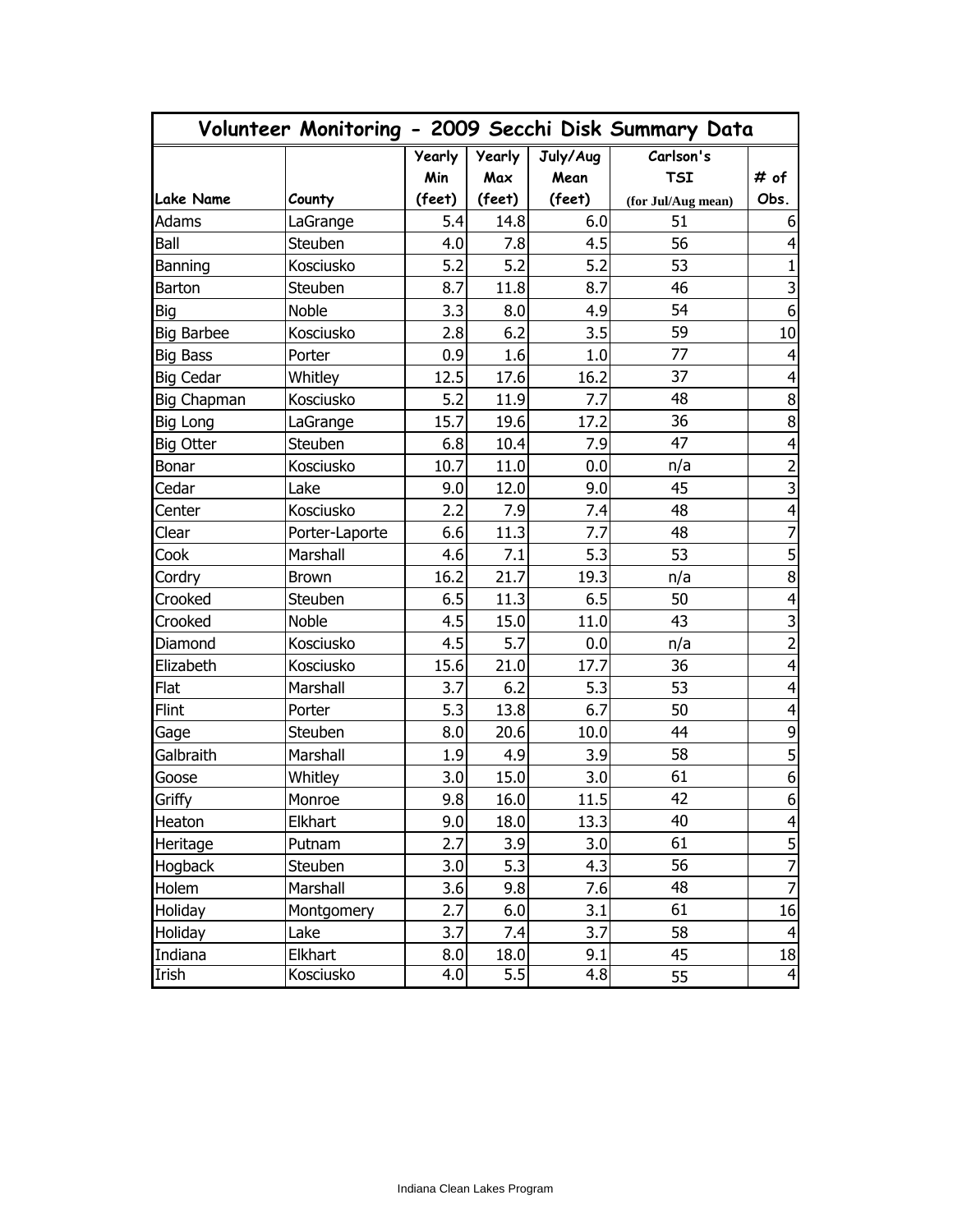|                  |               |               |               |          | Volunteer Monitoring - 2009 Secchi Disk Summary Data |                         |
|------------------|---------------|---------------|---------------|----------|------------------------------------------------------|-------------------------|
|                  |               | <b>Yearly</b> | <b>Yearly</b> | July/Aug | Carlson's                                            |                         |
|                  |               | Min           | Max           | Mean     | <b>TSI</b>                                           | # of                    |
| <b>Lake Name</b> | County        | (feet)        | (feet)        | (feet)   | (for Jul/Aug mean)                                   | Obs.                    |
| James            | Steuben       | 8.6           | 26.3          | 10.8     | 43                                                   | 6                       |
| James            | Kosciusko     | 5.7           | 12.5          | 6.5      | 50                                                   | $\mathsf 9$             |
| Knapp            | <b>Noble</b>  | 3.8           | 7.4           | 4.8      | 55                                                   | $\bf 8$                 |
| Koontz           | <b>Starke</b> | 3.3           | 9.1           | 3.8      | 58                                                   | 14                      |
| Kuhn             | Kosciusko     | 7.1           | 13.4          | 8.1      | 47                                                   | 10                      |
| Woods            | LaGrange      | 6.4           | 11.3          | 8.5      | 46                                                   | $\mathsf{3}$            |
| Woods            | Marshall      | 2.4           | 5.2           | 2.4      | 64                                                   | $\overline{4}$          |
| Lamb             | Johnson       | 2.6           | 9.6           | 6.2      | 51                                                   | 15                      |
| Little Barbee    | Kosciusko     | 2.0           | 3.5           | 2.6      | 63                                                   | $\overline{2}$          |
| Little Cedar     | Whitley       | 5.2           | 10.2          | 5.8      | 52                                                   | 5                       |
| Little Chapman   | Kosciusko     | 2.5           | 7.4           | 3.3      | 60                                                   | $\bf 8$                 |
| Little Crooked   | Whitley       | 4.0           | 9.0           | 6.0      | 51                                                   | $\overline{4}$          |
| Little Long      | <b>Noble</b>  | 5.3           | 11.5          | 7.7      | 48                                                   | $\boldsymbol{6}$        |
| Little Otter     | Steuben       | 7.0           | 12.2          | 9.1      | 45                                                   | $\overline{\mathbf{4}}$ |
| Loon             | Whitley       | 3.6           | 7.3           | 4.1      | 57                                                   | 3                       |
| Lost             | Marshall      | 3.2           | 4.0           | 3.7      | 58                                                   | سا                      |
| Lower Fish       | LaPorte       | 5.5           | 9.6           | 5.5      | 53                                                   | $\overline{2}$          |
| Manitou          | Fulton        | 1.5           | 4.3           | 3.5      | 59                                                   | 15                      |
| Martin           | LaGrange      | 2.9           | 15.8          | 12.0     | 41                                                   | 11                      |
| Maxinkuckee      | Marshall      | 0.0           | 21.8          | 0.0      | n/a                                                  | $\overline{\mathbf{4}}$ |
| McClish          | Steuben       | 9.1           | 14.3          | 0.0      | n/a                                                  | $\overline{2}$          |
| Millpond         | Marshall      | 5.4           | 6.7           | 0.0      | n/a                                                  | $\overline{\mathbf{4}}$ |
| <b>Myers</b>     | Marshall      | 20.0          | 20.0          | 0.0      | n/a                                                  | $\mathbf{1}$            |
| Nebo             | Morgan        | 10.5          | 11.3          | 0.0      | n/a                                                  | $\overline{2}$          |
| Nyona            | Fulton        | 2.6           | 4.0           | 2.7      | 63                                                   | $\overline{5}$          |
| Old              | Whitley       | 2.0           | 7.0           | 5.9      | 51                                                   | 5                       |
| Hole             | Morgan        | 2.7           | 6.5           | 3.5      | 59                                                   | 11                      |
| Olin             | LaGrange      | 5.5           | 16.1          | 8.5      | 46                                                   | 13                      |
| Oliver           | LaGrange      | 4.2           | 14.7          | 5.8      | 52                                                   | 13                      |
| Oswego           | Kosciusko     | 5.0           | 11.3          | 6.3      | 51                                                   | 9                       |
| Painted Hills    | Morgan        | 5.8           | 5.8           | 0.0      | n/a                                                  | $\mathbf{1}$            |
| Pinestone        | Harrison      | 8.0           | 13.0          | 11.0     | 43                                                   | 5                       |
| Pretty           | Marshall      | 7.4           | 17.6          | 13.8     | 39                                                   |                         |
| Pretty           | LaGrange      | 12.0          | 15.0          | 12.0     | 41                                                   | دی <mark>د</mark> ی     |